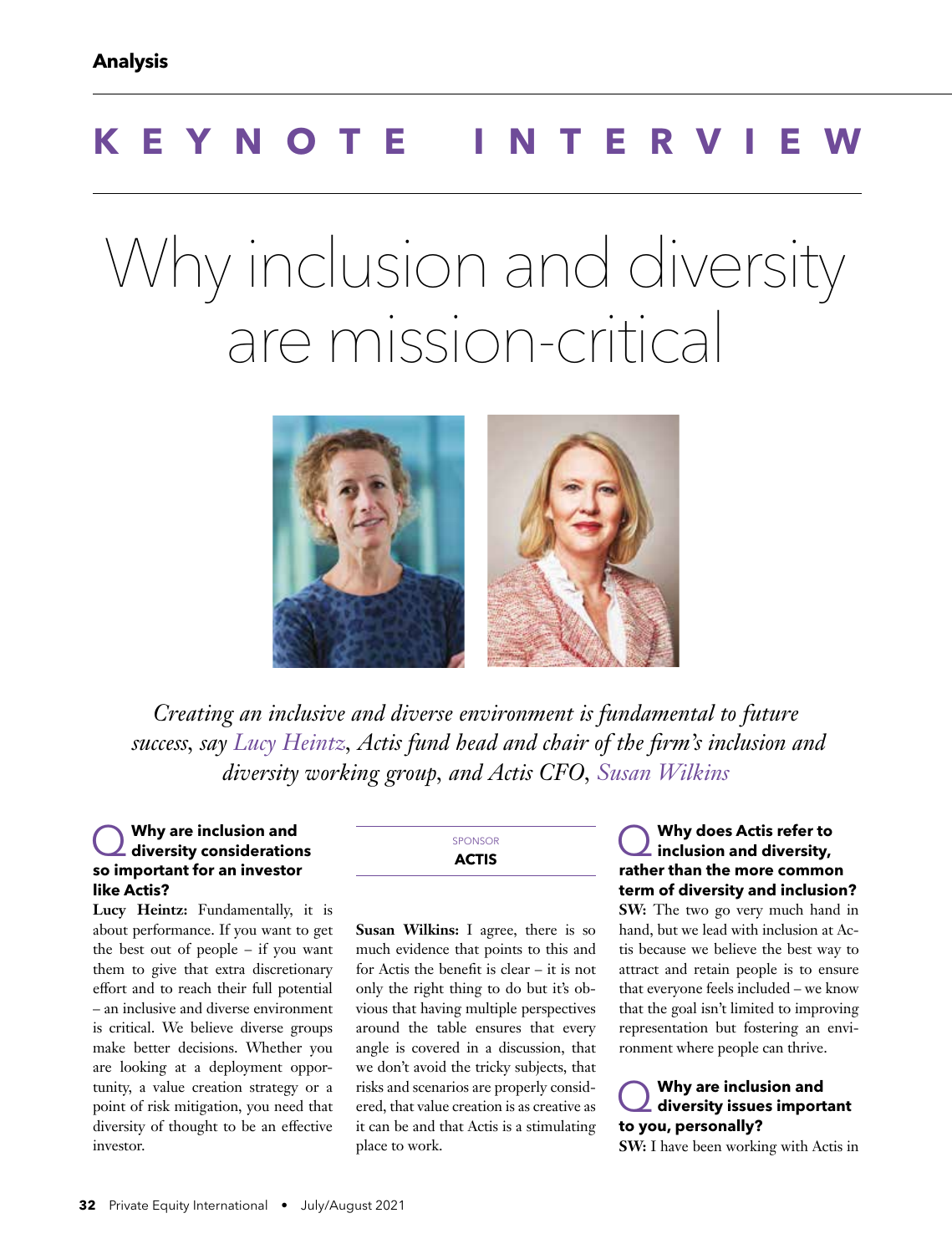# Inclusion and diversity in practice

#### **The Actis portfolio mentoring programme**

One of the initiatives Actis has undertaken to help achieve its inclusion and diversity objectives is a portfolio company mentoring programme. This scheme matches ambitious, talented individuals in middle-management positions with senior leaders from within the firm, as well as other portfolio businesses.

The project, which is currently in the pilot phase, is designed to ensure potential mentees are drawn from a highly diverse pool of people – including women and others that are under-represented in senior roles. So far, it includes 18 mentoring pairs (all African and over half women) drawn from eight Actis companies across the firm's private equity, real estate and energy infrastructure portfolios. The idea is to identify individuals that have not yet reached the C-suite but who have the potential to be future leaders if they are given the right support and conditions.

Early results have been encouraging. Indeed, Lucy Heintz notes that the firm has even seen reverse mentoring coming through. "The programme is offering real insight into what it's like to walk in another person's shoes and that is a critical component of fostering an inclusive and diverse culture," says Heintz.



one form or another for many years, latterly as CFO, which means I am also responsible for everything from fund administration and IT to HR and talent. I grew up in remote mining communities in Australia and have since spent much of my career in predominantly male environments. Obviously, I have been able to navigate that path, but it has made me determined to try to shift the dial on diversity statistics in these industries and to ensure everyone's experience is equal. I think

*"We believe diverse groups make better decisions"*

**LUCY HEINTZ**

the conversation has moved on, thank goodness. However, the participation of senior diverse talent has not. So, for me, it is important to try and drive change if I can.

## Q**How have experiences during the pandemic, and movements such as #MeToo and Black Lives Matter, impacted understanding and implementation of inclusion and diversity practices?**

**LH:** We know that women have taken on more of the domestic duties during the pandemic and that there is a problem with women leaving the workforce. At the same time, however, it is clear that attitudes to flexible working have been turned on their head. Working from home is no longer an earned right, or one that is restricted to the most senior people. In that sense, this experience can help us progress further along the journey to inclusion and diversity.

Black Lives Matter has raised awareness of an issue that has been around for a shamefully long time. Combined with the #MeToo movement, we are seeing real momentum and a sense of urgency behind these social injustices. It is something that is felt incredibly strongly by the younger generation in particular – they are our future talent. Being able to attract and retain that talent is mission-critical and so it is vital we start addressing these things better. As with most firms, this is a work in progress. However, there is absolutely no question as to the end objective. We want to create an environment where there are no barriers to diverse talent entering the organisation, and where everyone can flourish and thrive.

**SW:** We are cognisant of the fact that we are responsible for thousands of employees in diverse communities around the globe. Throughout the pandemic, it has become apparent that inequality has grown and that this has disproportionately affected certain groups.